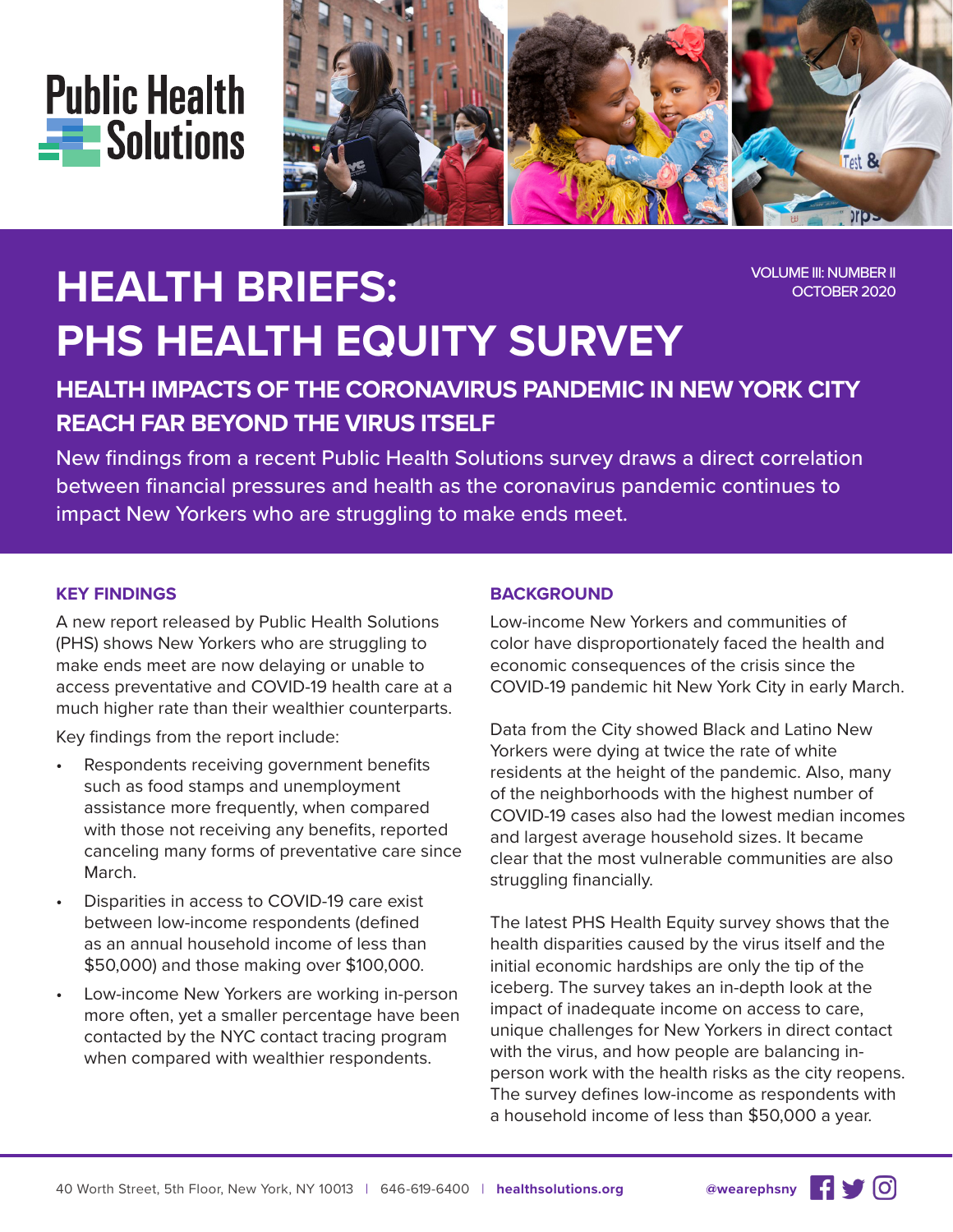#### **FINDINGS**

**New Yorkers struggling financially are canceling or delaying preventative and COVID-19 care at a higher rate than their wealthier counterparts.**

Respondents receiving government benefits more frequently, when compared to those not receiving any benefits, reported canceling many forms of preventative care such as regular physicals, vaccinations, elective surgeries and more, since the start of the pandemic.



- 17% of respondents who have an income of more than \$100,000 have participated in a COVID-19 telehealth visit, compared with just 9% of low-income respondents.
- 57% of low-income respondents have not received COVID-19 medical care such as testing, doctors' visits, and hospitalization, compared with 36% of respondents making over \$100,000 a year.

#### **Loss of employment and inadequate income are creating new barriers to care.**

• 10% of surveyed New Yorkers lost their health insurance during the pandemic.

Since the prior survey in April, the percentage of respondents who lost their health insurance since the pandemic began has risen.



• 24% of Black and 24% of Hispanic low-income respondents either lost health insurance since the pandemic began, or didn't have insurance before the outbreak and still don't.



**Black and Asian**

#### **The coronavirus threat and economic challenges are intertwined**

- 27% of respondents with a confirmed or presumed COVID-19 diagnosis in their household reported losing their health insurance, compared with 8% of respondents without a diagnosis.
- 19% of respondents making more than \$100,000 a year reported that they or someone in their household had been contacted by the New York City contact tracing program, while just 6% of low-income respondents were contacted.

Respondents with a confirmed or presumed COVID-19 diagnosis in their household more frequently said – when compared with those without a diagnosis – they recently applied for or utilized government benefits.



<u>ଟ</u>